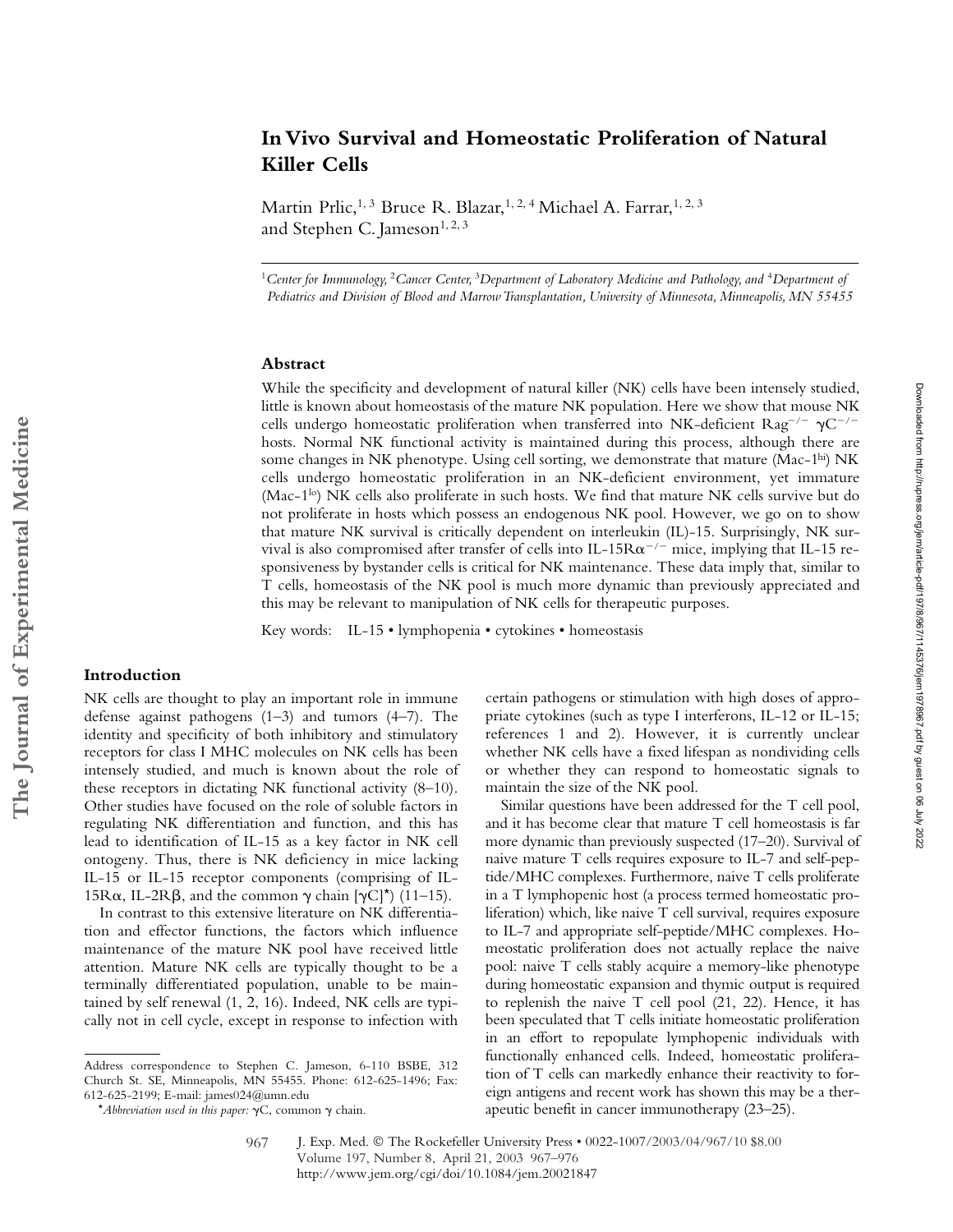Less is known about survival and homeostatic proliferation of other lymphocyte subsets. Recent data indicate that V $\alpha$ 14i NK-T cells, like conventional T cells undergo homeostatic proliferation (26). B cell survival requires a functional B cell receptor (27), and exposure to soluble factors (28). Recent reports suggest that B cells also undergo homeostatic proliferation in B cell-deficient hosts (29), although this may be a property of a subset of B cells (30).

Such findings raise the question of how other mature lymphoid subsets are maintained. Here we focus on homeostasis of mature NK cells and report that it is a highly dynamic process. We find that mature NK cells proliferate rapidly in an NK-deficient environment, arguing that NK cells are capable of responding to "space" by homeostatic proliferation. Furthermore, we show that IL-15 is mandatory for the survival of mature NK cells, and that this IL-15 dependence is, at least in part, mediated through responses by other IL-15R $\alpha$  bearing cells. The implications of these findings for natural and therapeutic regulation of the NK pool are discussed.

#### **Materials and Methods**

**The Journal of Experimental Medicine**

The Journal of Experimental Medicine

*Mice.* Rag-2<sup>-/-</sup>/ $\gamma$ C<sup>-/-</sup> double deficient (Rag<sup>-/-</sup> $\gamma$ C<sup>-/-</sup>), CD45.1<sup>+</sup> Rag-2<sup>-/-</sup> mice (CD45 congenic Rag<sup>-/-</sup>), and IL-15<sup>-/-</sup> mice were obtained from Taconic Farms. All of these mice are on C57BL/6 (B6) or B6/B10 mixed backgrounds. IL-15R $\alpha$ <sup>-/-</sup> mice were obtained from The Jackson Laboratory. Additional Rag-2<sup>-/-</sup> or Rag-1<sup>-/-</sup> mice were obtained from Taconic Farms or The Jackson Laboratory, respectively. B6 mice and CD45 congenic (CD45.1, also called Ly5.2) B6 mice were obtained from Jackson Laboratories or the National Cancer Institute. All mice were maintained under specific pathogen-free conditions and used at 6–12 wk of age.

*Adoptive Transfer and Cell Sorting.* Red blood cell–depleted splenocytes were isolated from  $\text{Rag}^{-/-}$  mice or B6 mice and labeled with CFSE (Molecular Probes) as described previously (31). In some experiments,  $\text{Rag}^{-/-}$  splenocytes (which were on average  $25\%$  NK1.1<sup>+</sup>) were used without further purification. Splenocytes isolated from B6 mice were enriched for NK cells using SpinSep/Murine NK Cells kit (StemCell Technologies Inc.) before CFSE labeling and adoptive transfer. In this case the percentage of NK1.1<sup>+</sup> (CD3<sup>-</sup>) cells was on average 40%. Between  $0.7 \times 10^6$  and  $1.4 \times 10^6$  CFSE-labeled splenocytes were injected per recipient mouse, unless otherwise indicated. In all experiments, donor cells were injected intravenously into the tail vein.

To obtain a pure population of mature Mac-1<sup>hi</sup> NK cells, splenocytes from B6 mice were enriched for NK cells by negative selection using MACS microbeads (Miltenyi Biotec). Splenocytes were labeled with FITC-coupled Abs to B220 (clone RA3–6B2), I-A<sup>b</sup> (AF6–120.1), CD4 (GK1.5), and CD8 (53–6.7) (all from BD Biosciences). After staining, cells were subject to depletion using anti-FITC MACS microbeads. This protocol enriched the NK population by 5–10 fold. Cells in the flow through were then stained with anti-CD3 FITC (BD Biosciences), anti-Mac1(M1/ 70) PE, and NK1.1 (PK136) APC (both from eBioscience) and further purified using the FACSVantage™ DIVA system. Alternatively, splenocytes from Rag<sup>-/-</sup> donor mice were directly stained with anti-CD3, anti-Mac-1, and anti-NK1.1, and sorted on the FACSVantage™ DIVA. In both cases, cells used for adop-

tive transfer experiments were at least 93.5% pure NK1.1<sup>+</sup> CD3<sup>-</sup> and Mac-1hi. Cells were then labeled with CFSE and transferred into recipient mice as described.  $0.7 \times 10^5$  to  $2 \times 10^5$  NK1.1<sup>+</sup> CD3<sup>-</sup> Mac1<sup>hi</sup> cells were injected.

*Flow Cytometry.* Recipient mice were killed at the time points indicated and single cell suspensions were prepared from the spleen. Red blood cell–depleted splenocytes were treated with 2.4G2.1 ("Fc-Block") before further staining. Cells were typically stained with anti-NK1.1 APC, anti-Mac-1 PE (as above) and anti-CD69 biotin (clone H1.2F3; eBioscience), followed by Streptavidin (SA)-PerCP.

For intracellular staining, cells were prepared with the Cytofix/Cytoperm kit in the presence of brefeldin A (BD Biosciences) and stained with anti-IFN- $\gamma$  PE (XMG1.2; eBioscience), anti-NK1.1 APC and Mac-1 biotin followed by SA-PerCP.

Cells were analyzed using a FACSCalibur™ (BD Biosciences) and analyzed using FLOWJO (TreeStar) software. For the experiment in Fig. 6 b, the rare donor cells were identified and enumerated in two ways. In the first approach, total live events were analyzed for CFSE<sup>+</sup> donor cells. In the second method,  $CFSE<sup>+</sup>$ events were acquired from a known starting number of total live cells. Results from the latter approach are shown, but both methods yielded similar data.

*NK Functional Assays.* Poly I:C induction of NK function was performed as described previously  $(32)$ . Briefly, 150  $\mu$ g poly I:C were injected intraperitoneally per mouse. Mice were killed 5.5 h after injection and single cell suspensions prepared from the spleen. Cytolytic potential of cells was tested in a 51Cr release assay. Briefly, EL-4 (a syngeneic control target) and YAC-1 (an NK cell target) cells were labeled with 51Cr-sodium chromate for 1 h at 37 C and washed before incubation with the effector cells. NK cells were recovered from  $\text{Rag}^{-/-} \gamma \text{C}^{-/-}$  hosts transferred with Rag<sup>-/-</sup> splenocytes 7 d before harvesting, or from untransferred Rag<sup>-/-</sup> mice. NK cells were enriched using the SpinSep kit (StemCell Technologies Inc.). In these experiments, this protocol yielded a population which was 40–80%  $NK1.1<sup>+</sup>$ . The number of cells in the effector population was adjusted such that the effector to target (E:T) numbers listed reflect input of NK1.1<sup>+</sup> cells. Cells were incubated for 4 h at  $37^{\circ}$ C and target cell lysis calculated. Spontaneous release was less than 12% in the experiment shown. A total of four 51Cr release assays were performed.

## **Results**

*NK Cells Undergo Homeostatic Proliferation in NK-deficient Hosts.* To study NK cell homeostasis, we used an adoptive transfer approach. NK cells were isolated from RAG<sup>-/-</sup> mice (which lack T and B cells, but possess NK cells) and were labeled with the dye CFSE before injection into  $RAG^{-/-}$   $\gamma C^{-/-}$  mice (which are devoid of all lymphocytes). Proliferation of the donor NK pool was observed, as monitored by dilution of the CFSE dye and increase in percentage and numbers of donor NK cells over time (Fig. 1 a). If this finding were analogous to T cell homeostatic proliferation, then donor NK proliferation would depend on the absence of an endogenous NK pool. To test this, we transferred NK cells into both  $\text{Rag}^{-/-}$  and  $\text{Rag}^{-/-} \gamma \text{C}^{-/-}$ hosts. Donor cells were distinguished from host NK cells in the Rag<sup>-/-</sup> hosts using an allelic marker. Donor NK cells proliferated extensively in the  $\text{Rag}^{-/-}$   $\gamma \text{C}^{-/-}$  hosts, as re-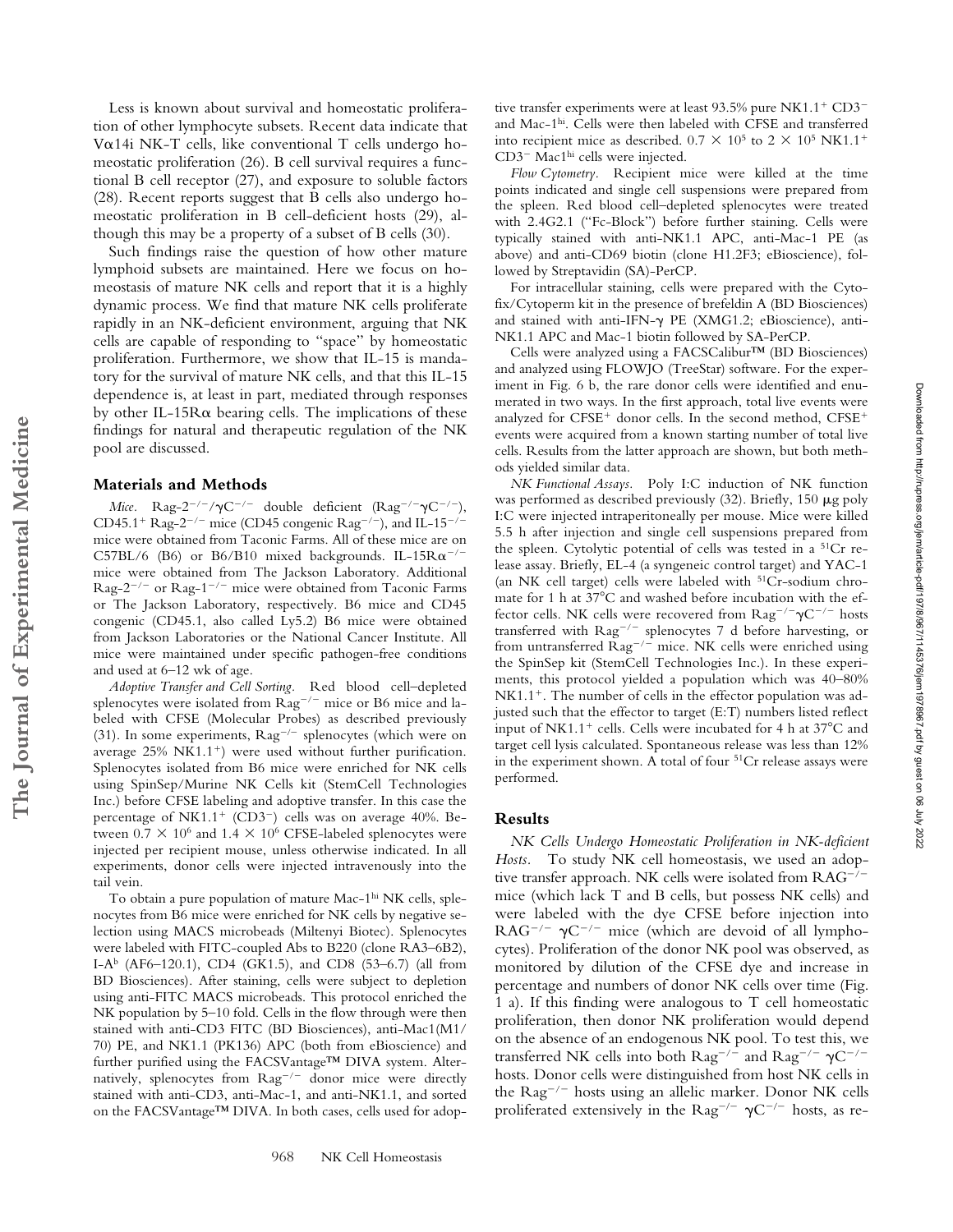

Figure 1. Expansion of NK1.1<sup>+</sup> cells in an NK-deficient host. (a) Splenocytes were isolated from Rag<sup>-/-</sup> mice, CFSE labeled and transferred into  $\text{Rag}^{-/-} \gamma \text{C}^{-/-}$  hosts. Hosts and untransferred controls were killed at days 1 and 13 post transfer and stained for NK1.1 and DX5. (b) Splenocytes were isolated from Rag<sup>-/-</sup> mice (left hand panels) or enriched from B6 mice (right hand panels). The cells were labeled with CFSE and  ${\sim}1$   ${\times}$ 10<sup>6</sup> cells transferred into congenic (CD45.1<sup>+</sup>)  $\text{Rag}^{-/-}$  or  $\text{Rag}^{-/-}\gamma\text{C}^{-/-}$ hosts. After 7 d, the hosts were killed and splenocytes analyzed. The CFSE profile is shown for cells in the  $\text{Rag}^{-/-}$  hosts (cells gated for CD45.1<sup>-</sup>NK1.1<sup>+</sup> events) in the top panels, and cells in the  $\text{Rag}^{-/-} \gamma \text{C}^{-/-}$ host (gated on  $N<sub>K1.1</sub><sup>+</sup>$  events) in the bottom panels.

**The Journal of Experimental Medicine**

The Journal of Experimental Medicine

vealed by extensive CFSE dye dilution, but there was minimal proliferation of donor NK cells in the  $\text{Rag}^{-/-}$  hosts (Fig. 1 b). Some CFSE negative cells ( $\sim$ 20% on average) were detected in the congenic donor NK gate after transfer into Rag<sup>-/-</sup> hosts. These events could be caused by host (CFSE negative) NK cell contamination in the gate or this population may represent a small population of rapidly dividing donor NK cells (see below). In either case, the bulk of donor NK cells do not appear to divide in Rag<sup>-/-</sup> recipients. In these experiments we tested the response of NK cells derived from Rag<sup>-/-</sup> donors and also NK cells enriched by negative selection from normal B6 donors. As shown in Fig. 1 b, both NK populations behaved similarly, and further experiments were performed using either B6 or  $\text{Rag}^{-/-}$  animals as a source for NK cells.

In addition to genetic mutation, lymphocyte space can be induced acutely by irradiation. Indeed, we also found that NK cells proliferate in sublethally irradiated B6 or  $\text{Rag}^{-/-}$  hosts, although to a lesser extent than in  $\text{Rag}^{-/-}$  $\gamma$ C<sup>-/-</sup> hosts (unpublished data). This less vigorous proliferative response may relate to the fact that NK cells are more radioresistant than most lymphocytes (33, 34) and thus the extent of NK-lymphopenia induced by sublethal irradiation may be inadequate.

Thus, our data suggest that NK cells undergo extensive proliferation in NK cell–deficient recipients, but are maintained without cell division in an NK-full host. These data suggest that NK cells are capable of undergoing homeostatic expansion in response to NK 'space'.

*Mature and Immature NK Cells Homeostatically Prolifer-*Although the NK development typically occurs in the bone marrow, some NK precursors are found in the spleen (32), the source of our NK donor population. This raised the possibility that we might be studying NK development rather than mature NK homeostatic proliferation in the adoptive transfer model. Recent work from Kim et al. has elegantly defined the maturation stages of murine NK cells (32): fully mature NK cells (Stage V cells) express high levels of the Mac-1 ( $\alpha$ M $\beta$ 2) integrin, while their immediate precursors (Stage IV NK cells) are Mac-1<sup>lo</sup>. This maturation step is accompanied by acquisition of full NK functionality. About 90% of the NK cells in the spleen are Mac-1<sup>hi</sup> and the remaining 10% are Mac-1<sup>lo</sup> (32), and this ratio was typically maintained after homeostatic proliferation in  $\text{Rag}^{-/-} \gamma \text{C}^{-/-}$  hosts (Fig. 2 a). The proliferating cells included both Mac-1<sup>hi</sup> and Mac-1<sup>lo</sup> subsets, although the cells with the Mac-1<sup>lo</sup> phenotype (immature NK cells) had undergone more rounds of proliferation, as judged by the extent of CFSE dilution (Fig. 2, b and c).

As Mac-1<sup>lo</sup> NK cells can give rise to fully mature Mac- $1<sup>hi</sup> N K$  cells, it was possible that Mac- $1<sup>lo</sup>$  cells in our donor innoculum were solely responsible for the proliferation observed in  $\text{Rag}^{-/-} \gamma \text{C}^{-/-}$  hosts. To test this possibility, we sorted Mac-1hi NK-1.1<sup>+</sup> donor NK cells before transfer into either  $\text{Rag}^{-/-}$  and  $\text{Rag}^{-/-}\gamma \text{C}^{-/-}$  hosts (Fig. 3 a). This approach revealed that the fully mature Mac-1hi NK subset was capable of homeostatic proliferation, demonstrated by extensive proliferation in the NK-deficient  $\text{Rag}^{-/-} \gamma \text{C}^{-/-}$ hosts but not in the NK-replete  $\text{Rag}^{-/-}$  hosts (Fig. 3 b). Similar findings were obtained whether the Mac- $1<sup>hi</sup> N K$ population was prepared from Rag<sup>-/-</sup> or B6 donor mice (unpublished data). In addition, we performed preliminary experiments involving transfer of sorted Mac-1hi donor NK cells into congenic Rag<sup>-/-</sup> hosts. Gating on the donor-derived cells in this case demonstrated that at least 95% of the donor NK cells were in a single CFSEhi peak at day 5 after transfer, implying no cell division (unpublished data). This suggests that mature (Mac-1<sup>hi</sup> /Stage V) NK cells do not proliferate after transfer into the NK "full"  $\text{Rag}^{-/-}$  host.

Thus, our data with bulk and Mac-1hi purified NK donor populations indicate that both mature and immature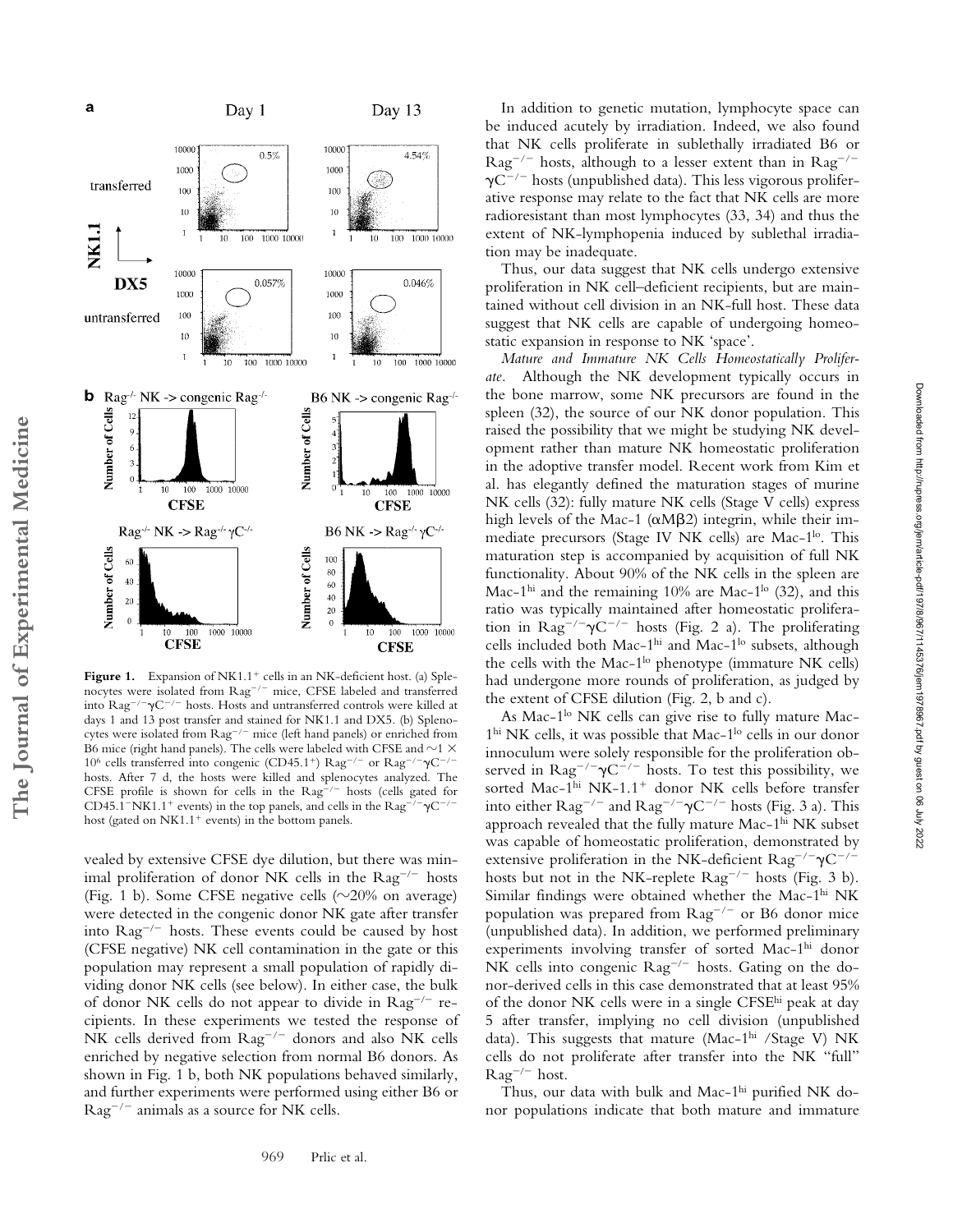

NK populations are capable of homeostatic proliferation in an NK-deficient host.

*NK Cells Maintain Phenotype and Function during Homeostatic Proliferation.* Homeostatic proliferation of naive T cells results in dramatic changes in phenotype and activity. In most cases, naive T cells acquire memory markers and functional properties without transition through a typical activated stage. On the other hand, some reports indicate homeostatic proliferation can induce T cell anergy or re-

**The Journal of Experimental Medicine**

The Journal of Experimental Medicine



Figure 3. Homeostatic proliferation of mature (Mac-1hi) NK cells. (a) B6 splenocytes were sorted for NK1.1<sup>+</sup> CD3<sup>–</sup> Mac-1<sup>hi</sup> cells. Purity of the population before and after sorting is shown. (b) NK1.1<sup>+</sup> CD3<sup>-</sup> Mac-1<sup>hi</sup> cells were CFSE labeled and transferred into  $\text{Rag}^{-/-}$  and  $\text{Rag}^{-/-} \gamma \text{C}^{-/-}$ recipients. Hosts were harvested 5 d after transfer. CFSE profile from representative  $\text{Rag}^{-/-}$  (gray filled histogram) and  $\text{Rag}^{-/-}\gamma \text{C}^{-/-}$  hosts (unfilled histogram) are shown.

970 NK Cell Homeostasis

Figure 2. Both Mac-1<sup>lo</sup> and Mac-1<sup>hi</sup> NK cells proliferate in NK-deficient hosts. Splenocytes from Rag<sup>-/-</sup> animals were harvested, CFSE labeled, and adoptively transferred into  $\text{Rag}^{-/-} \gamma \text{C}^{-/-}$  hosts. Host animals were harvested 7 d post transfer and stained for NK1.1 and Mac-1. (a) Mac-1 staining in the NK1.1<sup>+</sup> population. The CFSE profile for  $(b)$ Mac-1<sup>lo</sup> (immature phenotype) and (c) Mac-1<sup>hi</sup> (mature phenotype) NK cells is shown. The CFSE level in donor NK cells 7 d after transfer into Rag<sup>-/-</sup> hosts is also shown (open histogram with dotted line), to indicate the extent of CFSE dilution in the  $\text{Rag}^{-/-}\gamma \text{C}^{-/-}$  hosts.

sult in overt T cell activation (for a review, see reference 20). For these reasons it was of interest to test whether and how NK phenotype and function were affected by homeostatic proliferation.

We examined cell surface expression of NK1.1, Mac-1, and CD69 on donor NK cells after transfer into  $\text{Rag}^{-/-}$ versus  $\text{Rag}^{-/-} \gamma \text{C}^{-/-}$  hosts. In addition, we monitored the size of these cells (forward scatter, FSC). For the most part the phenotype of the cells after homeostatic proliferation was similar to that of normal mature NK cells. However, we did observe a consistent rise in FSC (commensurate with the cells becoming blasts) and elevated expression of Mac-1 (Fig. 4, a and b). CD69, an early activation marker, was also elevated on a subset of NK cells undergoing homeostatic proliferation (Fig. 4 c), although this finding was more variable than the changes in Mac-1 expression. Lastly, NK1.1 expression was typically unchanged after NK homeostatic proliferation (Fig. 4 d).

To examine NK cell function, we initially tested whether homeostatic proliferation influenced the response of NK cells to poly I:C, a potent inducer of NK activity (probably via IL-15). Both normal NK cells and NK cells which were allowed to expand in a  $\text{Rag}^{-/-}\gamma \text{C}^{-/-}$  host were induced with poly I:C and assayed for IFN- $\gamma$  production (Fig. 5 a) and up-regulation of CD69 (Fig. 5 b). In addition, we noted that Mac-1 levels are elevated by poly I:C stimulation on both populations of NK cells (Fig. 5 c). We also tested the impact of homeostatic proliferation on the ability of NK cells to lyse target cells ex vivo. NK cells which had undergone homeostatic proliferation in  $\text{Rag}^{-/-} \gamma \text{C}^{-/-}$  hosts were able to lyse YAC-1 target cells at least as well as NK cells derived from  $\text{Rag}^{-/-}$  mice (Fig. 5 d). Thus, these functional assays suggest that homeostatic proliferation did not significantly enhance or diminish NK reactivity.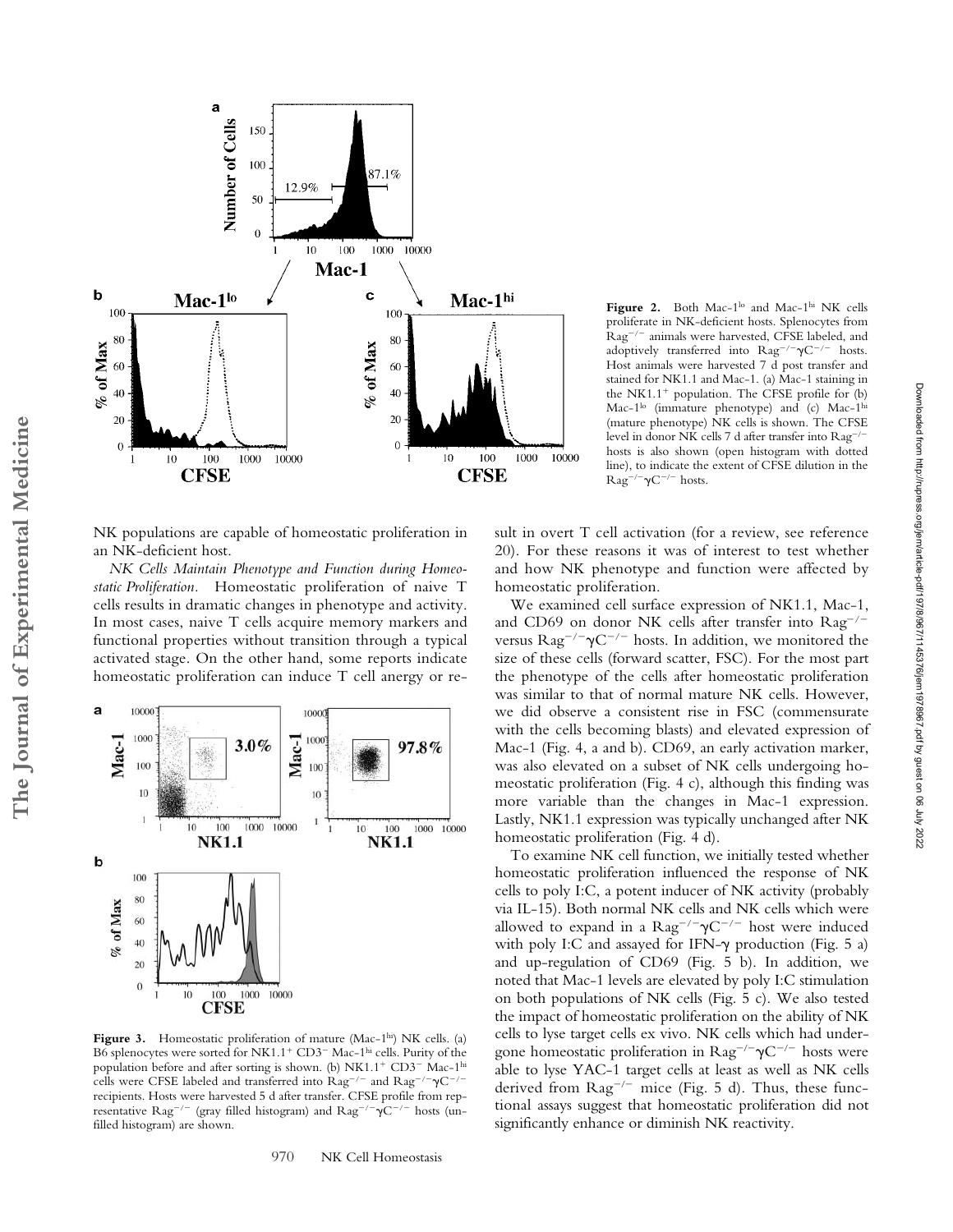

**Figure 4.** NK phenotype after homeostatic expansion. Splenocytes were harvested from Rag-/mice, CFSE labeled, and transferred into Rag-/-(gray histograms) and  $\text{Rag}^{-/-} \gamma \text{C}^{-/-}$  (open histograms) hosts. Recipients were killed at day 7 after transfer. Cells were analyzed for (a) size (forward scatter), (b) Mac-1, (c) CD69, and (d) NK1.1.

Overall these findings suggest that homeostatic proliferation had no discernable effect on NK function and a moderate effect on NK phenotype. Importantly, these findings also suggested that the proliferation observed in  $\text{Rag}^{-/-} \gamma \text{C}^{-/-}$  hosts did not arise from activation by endogenous pathogens in these mice: were that to be the

**The Journal of Experimental Medicine**

The Journal of Experimental Medicine

case, we might have expected to see strong expression of activation markers on the donor NK population from these hosts (1).

*NK Cells Depend on Host IL-15 and IL-15R* $\alpha$  *Expression for Survival.* As IL-15 plays an important role in NK cell development and activation (35, 36), we were interested in





Figure 5. NK cells remain functional after homeostatic expansion Splenocytes were isolated from Rag-/ mice, CFSE labeled and injected into  $\text{Rag}^{-/-}\gamma \text{C}^{-/-}$  hosts. 7 d after transfer, these animals and control  $\text{Rag}^{-/-}$  animals were challenged with poly (I:C) or left as controls. Spleens of challenged and unchallenged mice were harvested 5.5 h later. Splenocytes were stained for (a) IFN- $\gamma$ , (b) CD69, and (c) Mac-1. Poly (I:C) treated animals are represented in the gray filled profiles, with overlapping unfilled profiles from untreated controls. Data representative from two independent experiments, with  $n = 3$  per condition in each experiment. (d) Splenocytes were harvested from Rag<sup>-/-</sup> animals (open symbols) and from  $\text{Rag}^{-/-}\gamma \text{C}^{-/-}$  animals which were transferred with  $\text{Rag}^{-/-}$  NK cells 7 d previ-

ously (filled symbols). NK cells were enriched from the pooled cells of each group and these cells were tested in a 4-h 51Cr-release assay against YAC-1 (squares) versus control EL-4 targets (circles). The percentage of NK1.1- cells in each effector pool was calculated and cell numbers adjusted so that the E:T ratio reflects input of NK cells into the assay.

971 Prlic et al.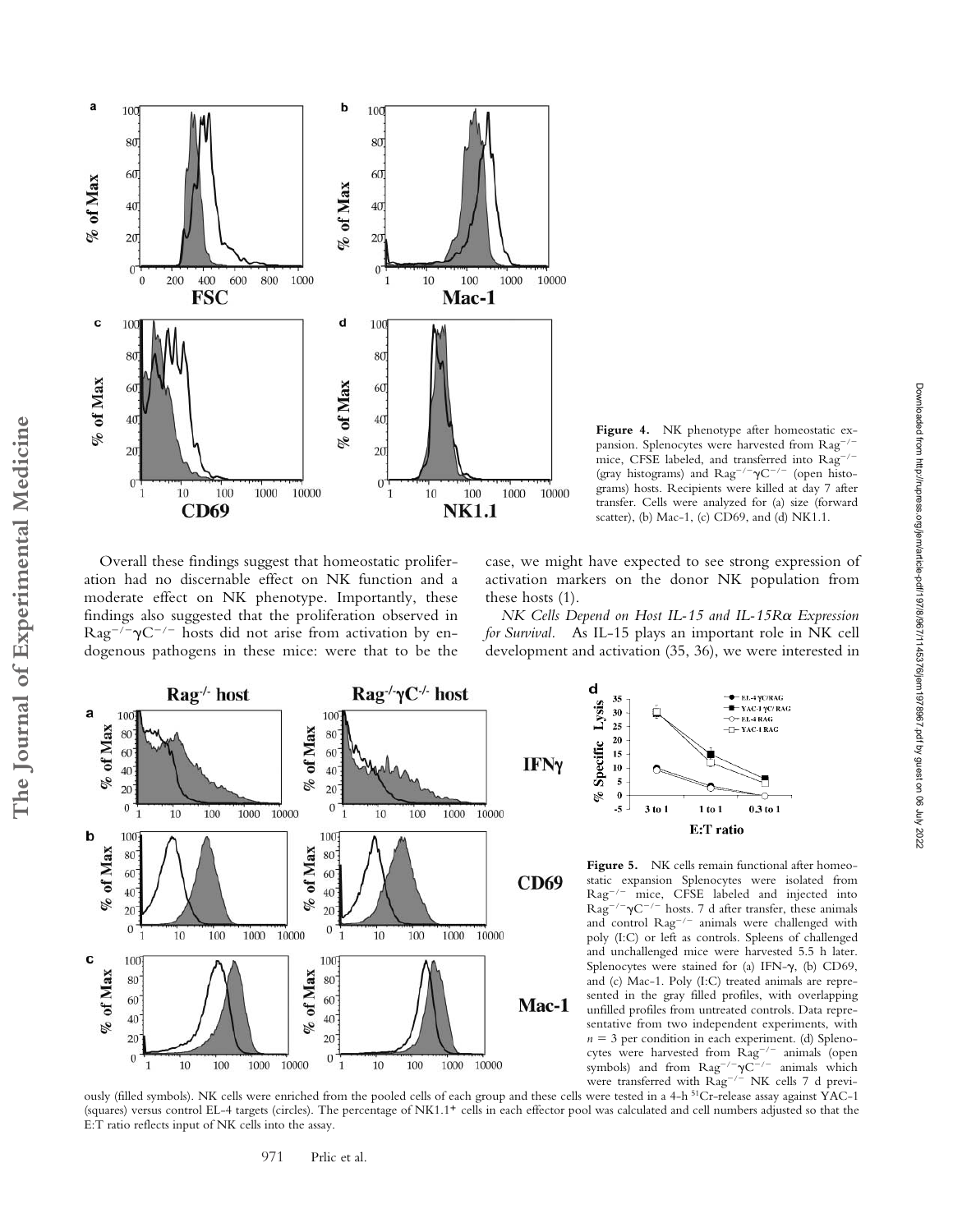the requirement for IL-15 in NK homeostasis. We enriched NK cells from normal B6 donors, labeled them with CFSE, and transferred the cells into IL-15<sup>-/-</sup> versus B6 hosts. These host animals are similar in terms of overall lymphoid cellularity but the IL-15<sup>-/-</sup> mice are profoundly NK deficient (15). While donor NK cells persisted well in the B6 recipients, we saw a striking loss of NK cells in the IL-15<sup>-/-</sup> hosts by day 4 after transfer (Fig. 6 a). These findings were unlikely to reflect rejection of the donor cells nor reduced efficiency of transfer into the IL-15<sup>-/-</sup> host, since donor T cells (NK1.1<sup>-</sup> cells which were contaminants in the donor input) were present in both hosts (Fig. 6 a). In the same experiment, both donor NK and T cell populations proliferated vigorously in  $\text{Rag}^{-/-} \gamma \text{C}^{-/-}$  hosts (Fig. 6 a), demonstrating that these cells were not compromised by the purification procedures. A small population  $(< 0.4\%$  of total splenocytes) of CFSE negative  $N<sub>K1.1</sub><sup>+</sup>$  cells was observed in the IL-15<sup>-/-</sup> hosts: these cells were present at a similar frequency to the residual NK population observed previously in IL-15<sup> $-/-$ </sup> mice (15), and we concluded that these were host-derived cells.

In preliminary experiments, we assayed the time course for donor NK cell survival after transfer into congenic B6 and IL-15 $^{-/-}$  hosts. These data suggested that at 6 h donor NK cells were present in both types of host, but that the NK population had already started to decline at 24 h post adoptive transfer into IL-15<sup>-/-</sup> hosts (unpublished data). These data are consistent with a recent report from Cooper and colleagues, which also suggested a critical role for IL-15 in mature NK survival (37).

Finally, we studied NK persistence in IL-15 $R\alpha^{-/-}$  hosts. One might predict that these hosts would support NK survival at least as well as B6 controls, as IL-15 $R\alpha^{-/-}$  mice express IL-15 but lack endogenous NK cells (14, 35, 38). Surprisingly, however, donor NK cells decline precipitously in IL-15 $R\alpha^{-/-}$  recipients, behaving similarly to NK cells transferred into IL-15<sup>-/-</sup> hosts (Fig. 6 b). Again, poor engraftment or rejection of the donor cells is unlikely, as non-NK cells (identified as being NK1.1-) in the donor innoculum were detected at similar numbers in all the host animals. These data suggest that host expression of both IL-15 and IL-15R $\alpha$  is necessary for donor NK survival. The implications of these findings on NK homeostasis are discussed below

### **Discussion**

This report focuses on homeostasis of the mature NK population. NK cells (in contrast to T and NK-T cells) develop extrathymically, in the absence of CD3 chains and RAG proteins (9). NK cells have several characteristics that partially overlap with those of T cells, including the ability to mediate target specific lysis and produce IFN- $\gamma$  upon stimulation.

While the requirements for NK development are being determined (9, 32), little is known about how the size and

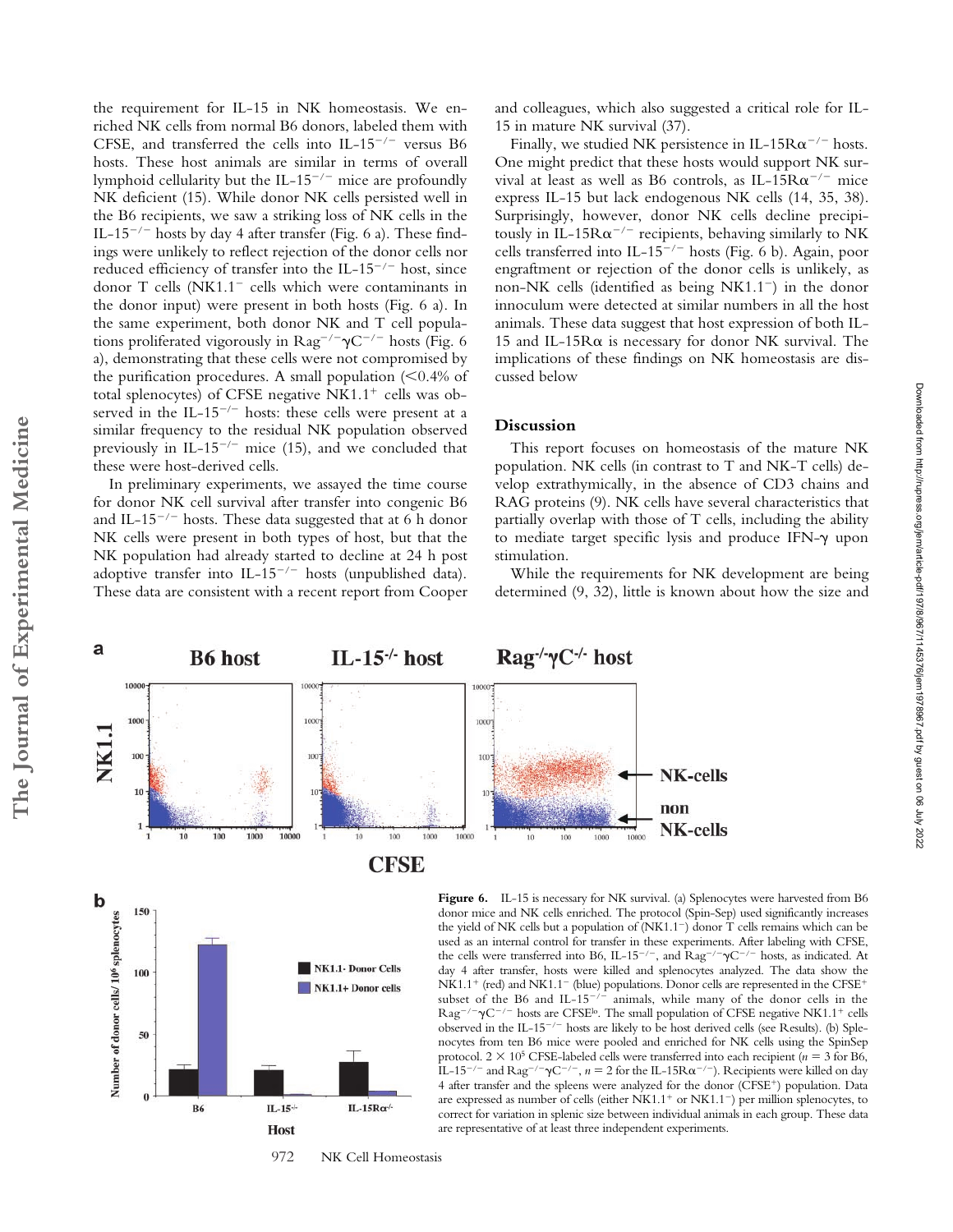composition of the mature NK population is maintained. Here we demonstrate that mature NK cells are not end stage cells with a fixed lifespan, but that they respond to endogenous cues which can lead to their proliferation (in hosts lacking endogenous NK cells), survival (in animals with a normal NK pool) or loss (in animals lacking IL-15 or IL-15 $R\alpha$ ).

An important element in interpreting our NK cell transfers was to distinguish between homeostasis versus development of NK cells. NK cells develop in the bone marrow but other tissues, including spleen and liver, also contain NK precursors (32). A recent report from Yokoyama's group has delineated the stages for mouse NK cell development, and identified a Mac-1<sup>hi</sup> population as the final stage of NK cell development (termed Stage V; reference 32). By sorting for Stage V (Mac-1hi) NK cells we show that they are able to survive in NK-replete  $(Rag^{-/-})$  hosts and expand in NK-deficient ( $\text{Rag}^{-/-} \gamma \text{C}^{-/-}$ ) hosts, arguing that this population can enter cell division when exposed to NK 'space'. In addition, however, experiments in which bulk NK cells were transferred indicated that a Mac-1<sup>lo</sup> NK cell population proliferate extensively in NK-deficient hosts. Based on previous work, these cells are unlikely to arise from Stage V mature NK cells and are more likely to be proliferating Mac-1<sup>lo</sup> Stage IV NK cells or earlier precursors from the spleen (32). In keeping with this, we observed that the extensively-proliferating, Mac-1<sup>lo</sup> subset showed reduced IFN- $\gamma$  production (relative to the Mac-1<sup>hi</sup> subset) after poly-I:C induction (unpublished data), a hallmark of Stage IV NK cells (32). When transferring bulk NK cells into Rag<sup>-/-</sup> hosts, we observed a small population of CFSE negative cells, which might represent a small but rapidly dividing population of donor cells (Fig. 1b). As we did not observe a similar population after transfer of Mac-1<sup>hi</sup> NK cells into  $\text{Rag}^{-/-}$  hosts, it seems likely that such proliferating cells would be derived from Mac-1<sup>lo</sup> Stage IV precursors, although we did not directly address that hypothesis here.

**The Journal of Experimental Medicine**

The Journal of Experimental Medicine

These findings suggest that mature NK cells, like T cells, are able to undergo homeostatic proliferation in appropriately lymphopenic hosts. In the case of T cells, homeostatic proliferation is accompanied by conversion of naive T cells to "memory-like" cells which show the functional and phenotypic features of bona fide memory T cells. In our studies we observe moderate phenotypic changes on NK cells after homeostatic proliferation, including up-regulation of Mac-1 and slightly elevated expression of CD69, but our data also indicate that NK function is neither compromised nor enhanced by homeostatic proliferation (Fig. 5). This diverges from the T cell literature where homeostatic proliferation leads to memory-like functions not observed in the naive pool (e.g., cytolytic activity by CD8 T cells; references 39 and 40). On the other hand, NK cells are unusual in that they are constitutively primed for reactivity, as measured by ex vivo cytolytic activity and rapid IFN- $\gamma$  production upon induction. In this regard, NK cells perhaps most closely resemble preformed memory CD8 T cells, a similarity strengthened by their shared reliance on IL-15 (41).

973 Prlic et al.

T cell homeostatic proliferation has been shown to be influenced by the TCR, and there is considerable data suggesting that homeostatic proliferation can bias the TCR repertoire (42). Indeed, it has been suggested that homeostatic proliferation is a key element in generation of autoaggressive T cells in some models of autoimmunity (43). NK cells also express a variety of MHC class I–specific receptors, some of which inhibit and others activate NK responses. While we have not yet comprehensively tested changes in NK receptor repertoire, preliminary data suggest that there are not wholesale alterations in the expression of several Ly-49 receptors (unpublished data). However this is clearly an important issue to pursue.

It is interesting to compare these data on NK cells to the well established requirements for T cell homeostasis (20). Our data suggest that, like T cells, homeostasis of mature NK cells depends on cytokines. In the case of T cells, several cytokines are able to support naive T cell survival and homeostatic proliferation in vitro, but compelling data argue that IL-7 is the obligatory factor in vivo (44–46). Likewise, we show here that IL-15 is critical for mature NK cell survival (Fig. 6). Interestingly, both cytokines also play a role in development of the respective lymphoid subsets, IL-7 being required for development of immature T cells (47, 48) and IL-15 being essential for NK cell development (14, 15).

In addition to supporting NK development, IL-15 can induce mature NK proliferation and activation (1, 49). Previous reports suggested IL-15 could support human NK survival in vitro (50), but our data extend these findings to suggest that IL-15 is an obligatory survival cytokine for murine NK cells in vivo. These findings confirm and extend a recent report from Caligiuri's group (37). It has been shown that IL-15 can act directly on mature NK cells, and so one might expect that IL-15 also acts directly on mature NK cells to mediate their survival. However, our data (Fig. 6 b) and those of Ma and colleagues (50a), show that NK survival is also compromised in IL-15R $\alpha$ -deficient hosts. This is analogous to a previous report showing that IL-15 driven proliferation of normal memory CD8 T cells is compromised in IL-15 $R\alpha^{-/-}$  hosts (38). These data argue that the capacity of IL-15 to mediate survival of both NK and memory CD8 T cells is critically dependent on IL- $15R\alpha$  expression by a bystander cell. Interestingly, our data suggest that this (unknown) cell utilizes an unusual form of the IL-15 receptor. The standard lymphoid IL-15 receptor comprises of the IL-15R $\alpha$ , IL-2R $\beta$  and  $\gamma$ C chains. Yet in our studies NK cells transferred into  $\text{Rag}^{-/-} \gamma \text{C}^{-/-}$  hosts survive (and proliferate) while NK cells transferred into IL- $15R\alpha^{-/-}$  hosts expire (Fig. 6 b; reference 50a). An implication from these data is that the IL-15 receptor responsible for NK maintenance contains the IL-15R $\alpha$  chain but not  $\gamma$ C. This might occur if the function of the host cells is to bind IL-15 (via the high affinity IL-15R $\alpha$  chain) without a need for cell signaling (via the  $\gamma C$  chain). Interestingly, a very recent report from Dubois et al. support just such a scheme, with clear demonstration that one cell, expressing only the  $\alpha$ -chain of the IL-15R can efficiently "present"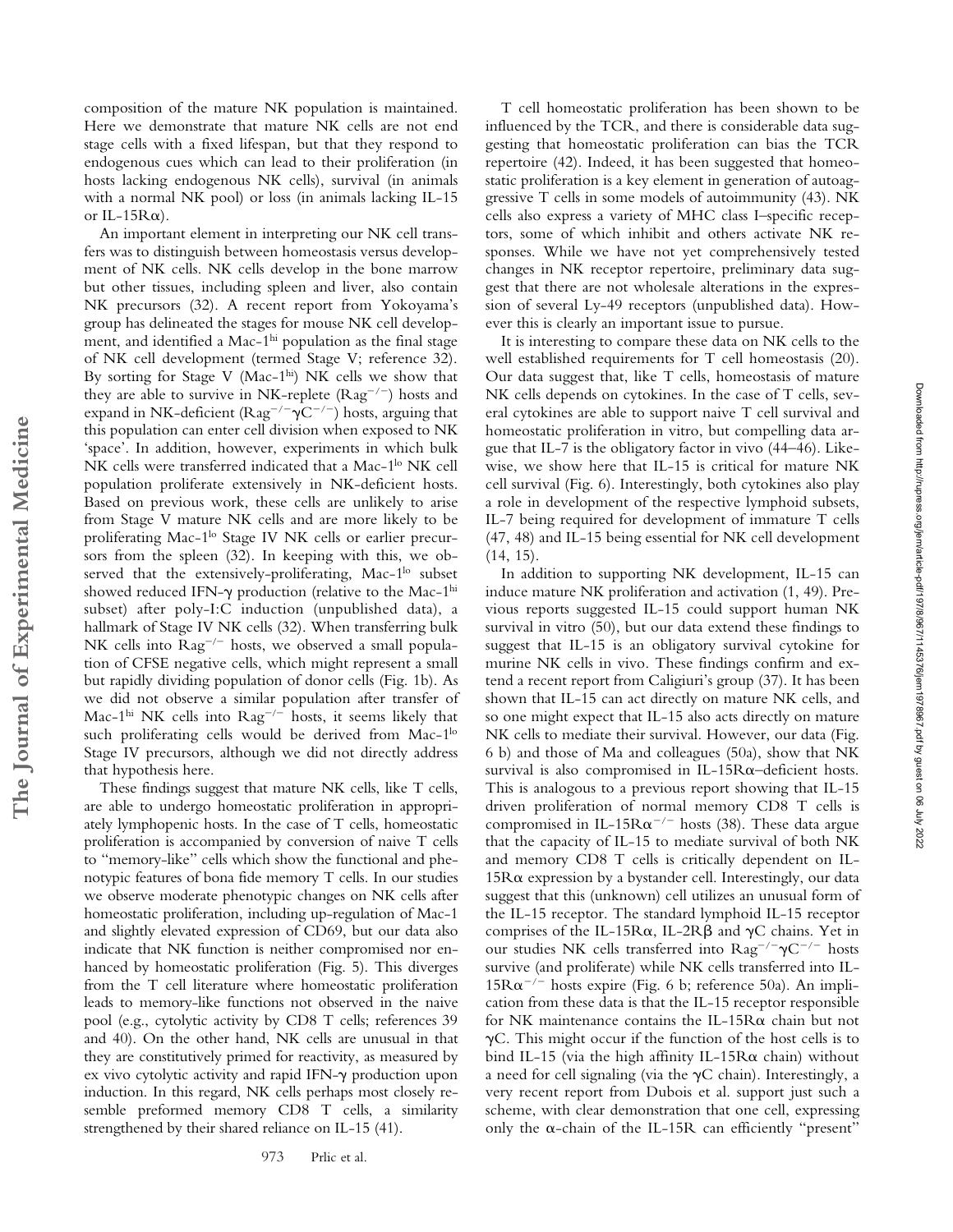IL-15 to a second cell expressing only the  $\beta$ - and  $\gamma$ -chains, inducing the latter's proliferation (51). Alternatively, the discrepancy between support of NK homeostasis in the  $\text{Rag}^{-/-} \gamma \text{C}^{-/-}$  hosts but not the IL-15 $\text{R}\alpha^{-/-}$  hosts could concern other cytokines which are impacted by the  $\gamma C$  deficiency. In this regard, it is interesting to note that IL-21 has been reported to support NK activation but not NK viability (52). In IL-15 $R\alpha^{-/-}$  animals, IL-21 but not IL-15 is able to act through its receptor, while in  $\text{Rag}^{-/-} \gamma \text{C}^{-/-}$  animals the response to both cytokines is blocked (53). In any case, a bystander cell seems to be involved in regulating NK survival. Clearly, further analysis will be needed to define the mechanism by which IL-15 and its receptor chains are involved in maintenance of the NK cell pool.

A potential caveat in interpreting these experiments is that  $\text{Rag}^{-/-} \gamma \text{C}^{-/-}$  and IL-15 $\text{R}\alpha^{-/-}$  hosts differ widely in lymphoid cellularity, raising the possibility that NK cells simply fail to find a niche in IL-15<sup>-/-</sup> and IL-15 $R\alpha^{-/-}$ hosts. This seems unlikely when we consider that transferred NK cells are maintained in B6 hosts, which are similar to IL-15<sup>-/-</sup> and IL-15 $R\alpha^{-/-}$  hosts in terms of overall cellularity and which also contain an endogenous NK population (Fig. 6). Furthermore, preliminary data indicated that NK cells proliferated (albeit moderately) in Flt- $3L^{-/-}$  host mice (unpublished data). These mice have a partial defect in NK development but are mostly normal for other splenic lymphoid subsets (54). Thus, NK homeostatic proliferation depends less on the size of the overall lymphoid compartment than on the size of the NK pool, analogous to the criteria for T cell homeostatic proliferation (20).

Although the physiological relevance of homeostatic proliferation in T cells is unclear, this process appears to occur in clinical settings of lymphopenia (for example as a result of radio-/chemotherapy or after recovery from pathogen-induced T cell deficiencies; references 55–58). Indeed, recent data suggest T cell homeostatic proliferation can be used to boost tumor immunotherapy (23–25). Likewise, our data suggest that NK homeostatic proliferation can be used to reconstitute a defective NK pool. There is growing evidence that NK cells can be a critical line of defense against pathogens (2, 3) and cancers (4–7), but that NK cells may also compromise allogeneic transplants (59). For these reasons, regulation of NK homeostasis has therapeutic potential, and our data suggest strategies of how it may be manipulated.

We thank Averil Ma (U. Chicago) for communicating data prior to publication, and for helpful comments, the Hogquist and Jameson lab members for critical input, and K. McCarthy, G. Porisch, E. Walsh, M. Quinn, and M. Lucido for technical assistance.

This work was supported by the National Institutes of Health through awards AI38903 (to S.C. Jameson) and CA72669 (to B.J. Blazar).

*Submitted: 23 October 2002 Revised: 3 February 2003 Accepted: 5 February 2003*

**The Journal of Experimental Medicine**

The Journal of Experimental Medicine

## **References**

- 1. Biron, C.A., K.B. Nguyen, G.C. Pien, L.P. Cousens, and T.P. Salazar-Mather. 1999. Natural killer cells in antiviral defense: function and regulation by innate cytokines. *Annu. Rev. Immunol.* 17:189–220.
- 2. Dokun, A.O., S. Kim, H.R. Smith, H.S. Kang, D.T. Chu, and W.M. Yokoyama. 2001. Specific and nonspecific NK cell activation during virus infection. *Nat. Immunol.* 2:951– 956.
- 3. Daniels, K.A., G. Devora, W.C. Lai, C.L. O'Donnell, M. Bennett, and R.M. Welsh. 2001. Murine cytomegalovirus is regulated by a discrete subset of natural killer cells reactive with monoclonal antibody to Ly49H. *J. Exp. Med.* 194:29– 44.
- 4. Diefenbach, A., A.M. Jamieson, S.D. Liu, N. Shastri, and D.H. Raulet. 2000. Ligands for the murine NKG2D receptor: expression by tumor cells and activation of NK cells and macrophages. *Nat. Immunol.* 1:119–126.
- 5. Diefenbach, A., E.R. Jensen, A.M. Jamieson, and D.H. Raulet. 2001. Rae1 and H60 ligands of the NKG2D receptor stimulate tumour immunity. *Nature.* 413:165–171.
- 6. Kim, S., K. Iizuka, H.L. Aguila, I.L. Weissman, and W.M. Yokoyama. 2000. In vivo natural killer cell activities revealed by natural killer cell-deficient mice. *Proc. Natl. Acad. Sci. USA.* 97:2731–2736.
- 7. Ruggeri, L., M. Capanni, E. Urbani, K. Perruccio, W.D. Shlomchik, A. Tosti, S. Posati, D. Rogaia, F. Frassoni, F. Aversa, et al. 2002. Effectiveness of donor natural killer cell alloreactivity in mismatched hematopoietic transplants. *Science.* 295:2097–2100.
- 8. Yokoyama, W.M. 1998. Natural killer cell receptors. *Curr. Opin. Immunol.* 10:298–305.
- 9. Raulet, D.H., R.E. Vance, and C.W. McMahon. 2001. Regulation of the natural killer cell receptor repertoire. *Annu. Rev. Immunol.* 19:291–330.
- 10. Smith, H.R., A.H. Idris, and W.M. Yokoyama. 2001. Murine natural killer cell activation receptors. *Immunol. Rev.* 181: 115–125.
- 11. Cao, X., E.W. Shores, J. Hu-Li, M.R. Anver, B.L. Kelsall, S.M. Russell, J. Drago, M. Noguchi, A. Grinberg, E.T. Bloom, et al. 1995. Defective lymphoid development in mice lacking expression of the common cytokine receptor gamma chain. *Immunity.* 2:223–238.
- 12. DiSanto, J.P., W. Muller, D. Guy-Grand, A. Fischer, and K. Rajewsky. 1995. Lymphoid development in mice with a targeted deletion of the interleukin 2 receptor gamma chain. *Proc. Natl. Acad. Sci. USA.* 92:377–381.
- 13. Suzuki, H., G.S. Duncan, H. Takimoto, and T.W. Mak. 1997. Abnormal development of intestinal intraepithelial lymphocytes and peripheral natural killer cells in mice lacking the IL-2 receptor beta chain. *J. Exp. Med.* 185:499–505.
- 14. Lodolce, J.P., D.L. Boone, S. Chai, R.E. Swain, T. Dassopoulos, S. Trettin, and A. Ma. 1998. IL-15 receptor maintains lymphoid homeostasis by supporting lymphocyte homing and proliferation. *Immunity.* 9:669–676.
- 15. Kennedy, M.K., M. Glaccum, S.N. Brown, E.A. Butz, J.L. Viney, M. Embers, N. Matsuki, K. Charrier, L. Sedger, C.R. Willis, et al. 2000. Reversible defects in natural killer and memory CD8 T cell lineages in interleukin 15-deficient mice. *J. Exp. Med.* 191:771–780.
- 16. Trinchieri, G. 1989. Biology of natural killer cells. *Adv. Immunol.* 47:187–376.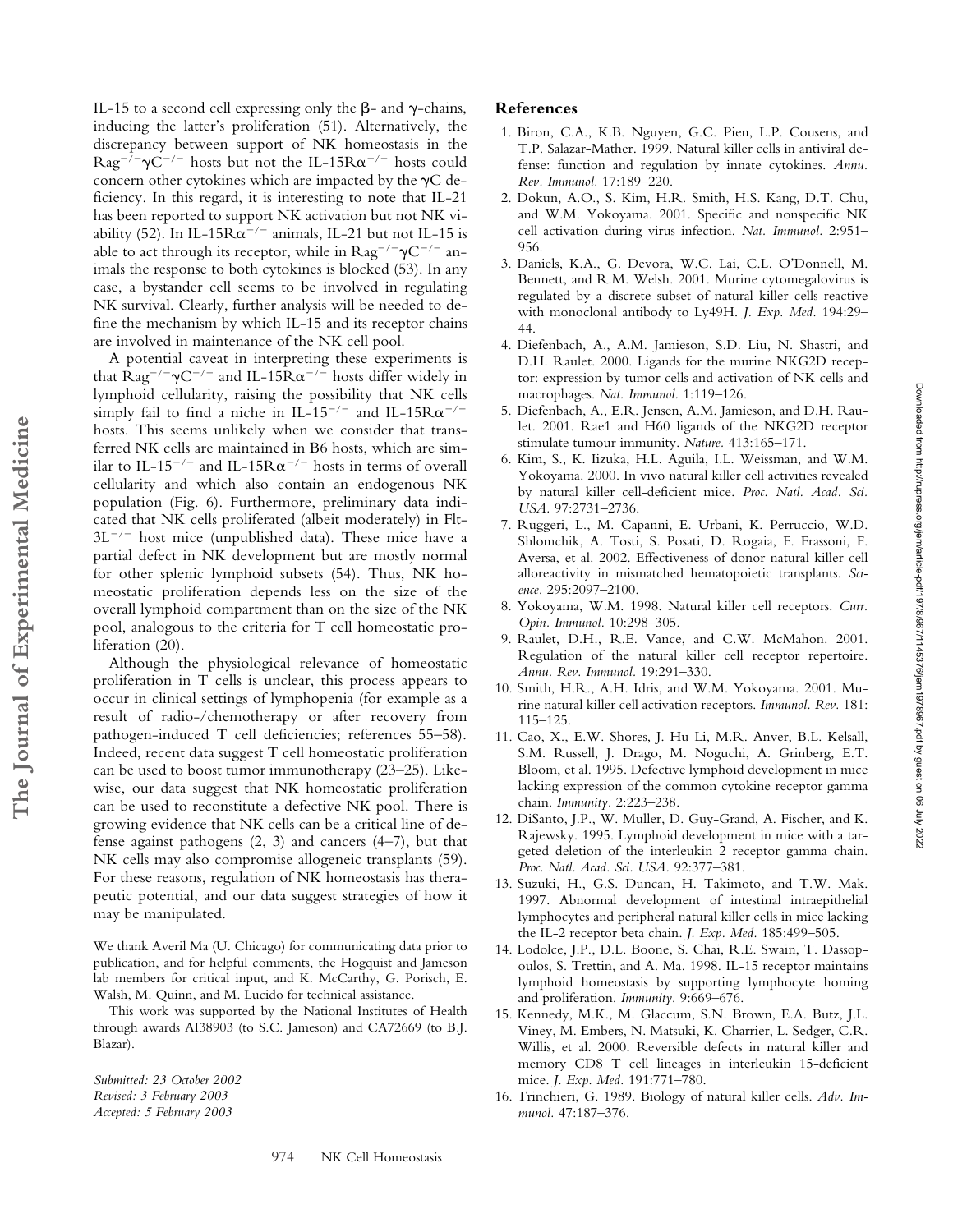- 17. Goldrath, A.W., and M.J. Bevan. 1999. Selecting and maintaining a diverse T-cell repertoire. *Nature.* 402:255–262.
- 18. Surh, C.D., and J. Sprent. 2000. Homeostatic T Cell Proliferation. How far can T cells be activated to self-ligands? *J. Exp. Med.* 192:F9–F14.
- 19. Marrack, P., J. Bender, D. Hildeman, M. Jordan, T. Mitchell, M. Murakami, A. Sakamoto, B.C. Schaefer, B. Swanson, and J. Kappler. 2000. Homeostasis of alpha beta  $TCR + T$  cells. *Nat. Immunol.* 1:107–111.
- 20. Jameson, S.C. 2002. Maintaining the norm: T-cell homeostasis. *Nat. Rev. Immunol.* 2:547–556.
- 21. Tanchot, C., A. Le Campion, B. Martin, S. Leaument, N. Dautigny, and B. Lucas. 2002. Conversion of naive T cells to a memory-phenotype in lymphopenic hosts is not related to a homeostatic mechanism that fills the peripheral naive T cell pool. *J. Immunol.* 168:5042–5046.
- 22. Ge, Q., H. Hu, H.N. Eisen, and J. Chen. 2002. Different contributions of thymopoiesis and homeostasis-driven proliferation to the reconstitution of naive and memory T cell compartments. *Proc. Natl. Acad. Sci. USA.* 99:2989–2994.
- 23. Dummer, W., A.G. Niethammer, R. Baccala, B.R. Lawson, R.A. Reisfeld, and A.N. Theofilopoulos. 2002. T cell homeostatic proliferation elicits effective anti-tumor autoimmunity. *J. Clin. Invest.* 110:185–192.
- 24. Dudley, M.E., J.R. Wunderlich, P.F. Robbins, J.C. Yang, P. Hwu, D.J. Schwartzentruber, S.L. Topalian, R. Sherry, N.P. Restifo, A.M. Hubicki, et al. 2002. Cancer regression and autoimmunity in patients after clonal repopulation with antitumor lymphocytes. *Science.* 298:850–859.
- 25. Hu, H.-M., C.H. Poehlein, W.J. Urba, and B.A. Fox. 2002. Development of antitumor immune responses in reconstituted lymphopenic hosts. *Cancer Res.* 62:3914–3919.

**The Journal of Experimental Medicine**

The Journal of Experimental Medicine

- 26. Matsuda, J.L., L. Gapin, S. Sidobre, W.C. Kieper, J.T. Tan, R. Ceredig, C.D. Surh, and M. Kronenberg. 2002. Homeostasis of  $V\alpha$ 14i NK-T cells. *Nat. Immunol.* 3:966–974.
- 27. Lam, K.-P., R. Kuhn, and K. Rajewsky. 1997. In vivo ablation of surface immunoglobulin on mature B cells by inducible gene targeting results in rapid cell death. *Cell.* 90:1073– 1083.
- 28. Mackay, F., and J.L. Browning. 2002. BAFF: a fundamental survival factor for B cells. *Nat. Rev. Immunol.* 2:465–475.
- 29. Cabatingan, M.S., M.R. Schmidt, R. Sen, and R.T. Woodland. 2002. Naive B lymphocytes undergo homeostatic proliferation in response to B cell deficit. *J. Immunol.* 169:6795– 6805.
- 30. Agenes, F., and A.A. Freitas. 1999. Transfer of small resting B cells into immunodeficient hosts results in the selection of a self-renewing activated B cell population. *J. Exp. Med.* 189: 319–330.
- 31. Prlic, M., B.R. Blazar, A. Khoruts, T. Zell, and S.C. Jameson. 2001. Homeostatic expansion occurs independently of costimulatory signals. *J. Immunol.* 167:5664–5668.
- 32. Kim, S., K. Iizuka, H.S. Kang, A. Dokun, A.R. French, S. Greco, and W.M. Yokoyama. 2002. In vivo developmental stages in murine natural killer cell maturation. *Nat. Immunol.* 3:523–528.
- 33. Brovall, C., and B. Schacter. 1981. Radiation sensitivity of human natural killer cell activity: control by X-linked genes. *J. Immunol.* 126:2236–2239.
- 34. Harrington, N.P., K.A. Chambers, W.M. Ross, and L.G. Filion. 1997. Radiation damage and immune suppression in splenic mononuclear cell populations. *Clin. Exp. Immunol.* 107:417–424.
- 35. Ma, A., D.L. Boone, and J.P. Lodolce. 2000. The pleiotropic functions of interleukin 15: not so interleukin 2-like after all. *J. Exp. Med.* 191:753–756.
- 36. Waldmann, T.A., and Y. Tagaya. 1999. The multifaceted regulation of interleukin-15 expression and the role of this cytokine in NK cell differentiation and host response to intracellular pathogens. *Annu. Rev. Immunol.* 17:19–49.
- 37. Cooper, M.A., J.E. Bush, T.A. Fehniger, J.B. VanDeusen, R.E. Waite, Y. Liu, H.L. Aguila, and M.A. Caligiuri. 2002. In vivo evidence for a dependence on interleukin 15 for survival of natural killer cells. *Blood.* 100:3633–3638.
- 38. Lodolce, J.P., P.R. Burkett, D.L. Boone, M. Chien, and A. Ma. 2001. T cell-independent interleukin 15Ralpha signals are required for bystander proliferation. *J. Exp. Med.* 194: 1187–1194.
- 39. Oehen, S., and K. Brduscha-Riem. 1999. Naive cytotoxic T lymphocytes spontaneously acquire effector function in lymphocytopenic recipients: a pitfall for T cell memory studies? *Eur. J. Immunol.* 29:608–614.
- 40. Goldrath, A.W., L.Y. Bogatzki, and M.J. Bevan. 2000. Naive T cells transiently acquire a memory-like phenotype during homeostasis-driven proliferation. *J. Exp. Med.* 192:557–564.
- 41. Prlic, M., L. Lefrancois, and S.C. Jameson. 2002. Multiple choices: regulation of memory CD8 T cell generation and homeostasis by interleukin (IL)-7 and IL-15. *J. Exp. Med.* 195:F49–F52.
- 42. Correia-Neves, M., C. Waltzinger, D. Mathis, and C. Benoist. 2001. The shaping of the T cell repertoire. *Immunity.* 14:21–32.
- 43. Stockinger, B., T. Barthlott, and G. Kassiotis. 2001. T cell regulation: a special job or everyone's responsibility? *Nat. Immunol.* 2:757–758.
- 44. Schluns, K.S., W.C. Kieper, S.C. Jameson, and L. Lefrancois. 2000. Interleukin-7 mediates the homeostasis of naive and memory CD8 T cells in vivo. *Nat. Immunol.* 1:426–432.
- 45. Vivien, L., C. Benoist, and D. Mathis. 2001. T lymphocytes need IL-7 but not IL-4 or IL-6 to survive in vivo. *Int. Immunol.* 13:763–768.
- 46. Tan, J.T., E. Dudl, E. LeRoy, R. Murray, J. Sprent, K.I. Weinberg, and C.D. Surh. 2001. IL-7 is critical for homeostatic proliferation and survival of naive T cells. *Proc. Natl. Acad. Sci. USA.* 98:8732–8737.
- 47. Maraskovsky, E., M. Teepe, P.J. Morrissey, S. Braddy, R.E. Miller, D.H. Lynch, and J.J. Peschon. 1996. Impaired survival and proliferation in IL-7 receptor-deficient peripheral T cells. *J. Immunol.* 157:5315–5323.
- 48. von Freeden-Jeffry, U., P. Vieira, L.A. Lucian, T. McNeil, S.E. Burdach, and R. Murray. 1995. Lymphopenia in interleukin (IL)-7 gene-deleted mice identifies IL-7 as a nonredundant cytokine. *J. Exp. Med.* 181:1519–1526.
- 49. DiSanto, J.P. 1997. Cytokines: shared receptors, distinct functions. *Curr. Biol.* 7:R424–R426.
- 50. Carson, W.E., T.A. Fehniger, S. Haldar, K. Eckhert, M.J. Lindemann, C.F. Lai, C.M. Croce, H. Baumann, and M.A. Caligiuri. 1997. A potential role for interleukin-15 in the regulation of human natural killer cell survival. *J. Clin. Invest.* 99:937–943.
- 50a.Koka, R., P. Burkett, M. Chien, S. Chai, F. Chan, J.P. Lodolce, D.L. Boone, and A. Ma. 2003. Interleukin (IL)-15 $R\alpha$ -deficient natural killer cells survive in normal but not IL-15R $\alpha$ deficient mice. *J. Exp. Med*. 197:977–984.
- 51. Dubois, S., J. Mariner, T.A. Waldmann, and Y. Tagaya. 2002. IL-15Ralpha recycles and presents IL-15 In trans to